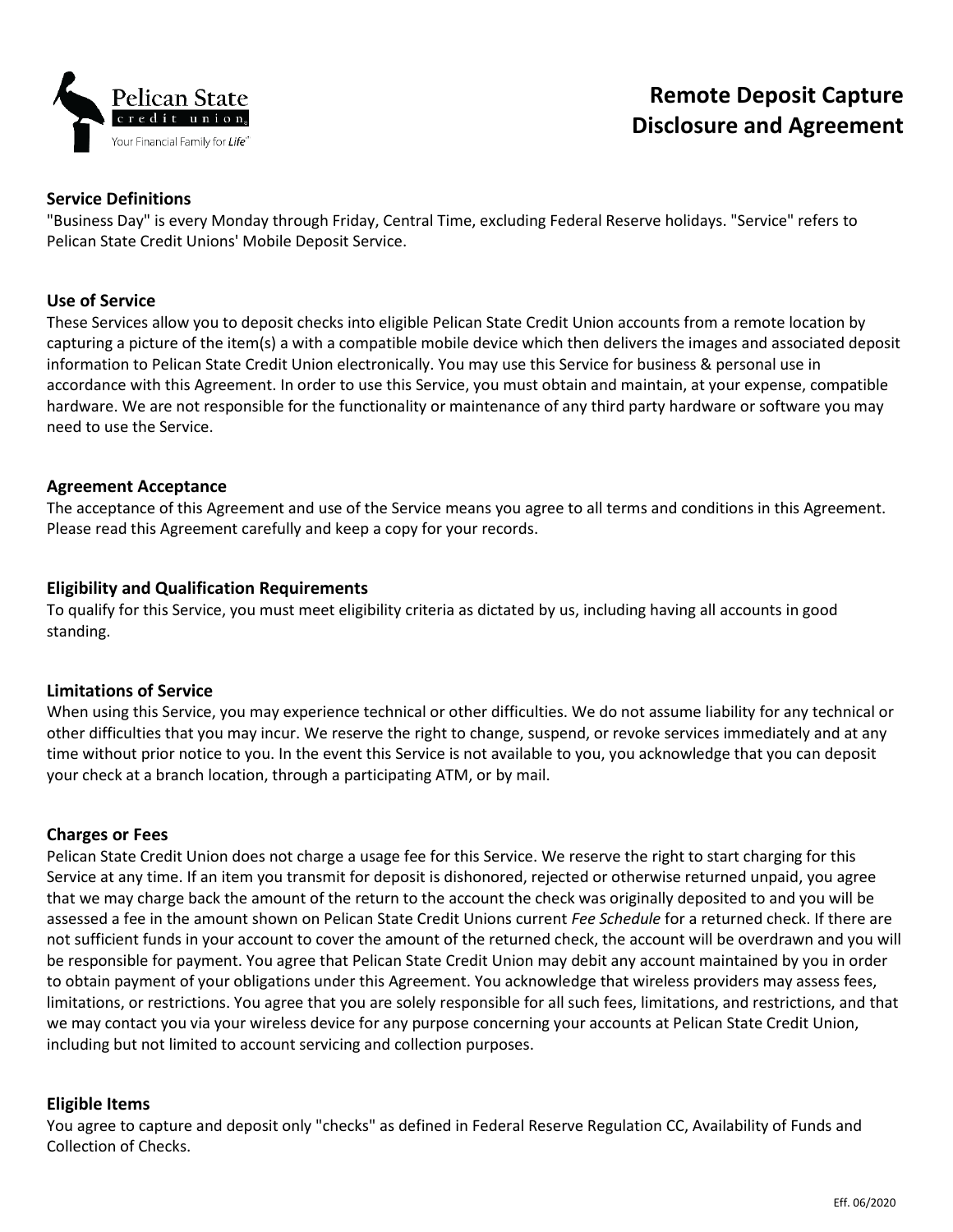# **Ineligible Items**

You agree that you will not use this Service to capture and deposit any ineligible items including but not limited to the following:

- Checks or items payable to any person or entity other than you
- Post-dated checks
- Checks or items containing an obvious alteration to any of the fields on the front of the check or item that you know or suspect, or should know or suspect to be fraudulent.
- Checks or items drawn or otherwise issued by you or any other party on any of your Pelican State Credit Union accounts
- Checks or items not payable in United States currency
- Money orders, cashier's checks
- Items drawn on financial institutions located outside the United States
- Items previously converted to a substitute check
- Consumer loans, credit card, and mortgage payments
- IRA and Share Certificate deposits
- Savings bonds
- Checks that require authorization (e.g. COMCHEKS, BranchPay, RapidDrafts)
- State-issued registered warrants
- Checks from another financial institution to a closed account

### **Image Quality**

The image of the item transmitted to us must be clearly legible. The image being transmitted must comply with all standards for image quality established by ANSI, clearing house, association or any other regulatory agency.

### **Endorsement Requirements**

You agree to endorse all items with your signature and print "For Mobile Deposit Only at Pelican State Credit Union" on all items. Pelican State Credit Union reserves the right to reject all items that are not endorsed as specified.

### **Deposit Limits**

You may make up to \$35,000.00 per day and up to \$50,000.00 per month via mobile deposit. Pelican State Credit Union reserves the right to impose these limits and may change them at any time without notice.

#### **Receipt of Items**

We reserve the right to reject any item transmitted through this Service, at our discretion. We are not liable for items not received or for images not transmitted. A Deposit Received Notification email is sent to confirm your image was transmitted. However, such notification does not mean that the transmission was without error.

### **Provisional Credit and Availability of Funds**

You understand and agree that items transmitted utilizing Mobile Deposit Capture will not be subject to the funds availability requirements of Regulation CC.

Below is our general funds availability policy for this service:

- The first \$225 of funds from Items deposited under the terms of this Agreement will generally be available the same day.
	- o Remaining funds will generally be available on the second business day after the day of deposit.
	- New Membership (120 days) receive \$0.00 immediate availability of funds deposited.
		- $\circ$  Funds will generally be available on the 7<sup>th</sup> business day.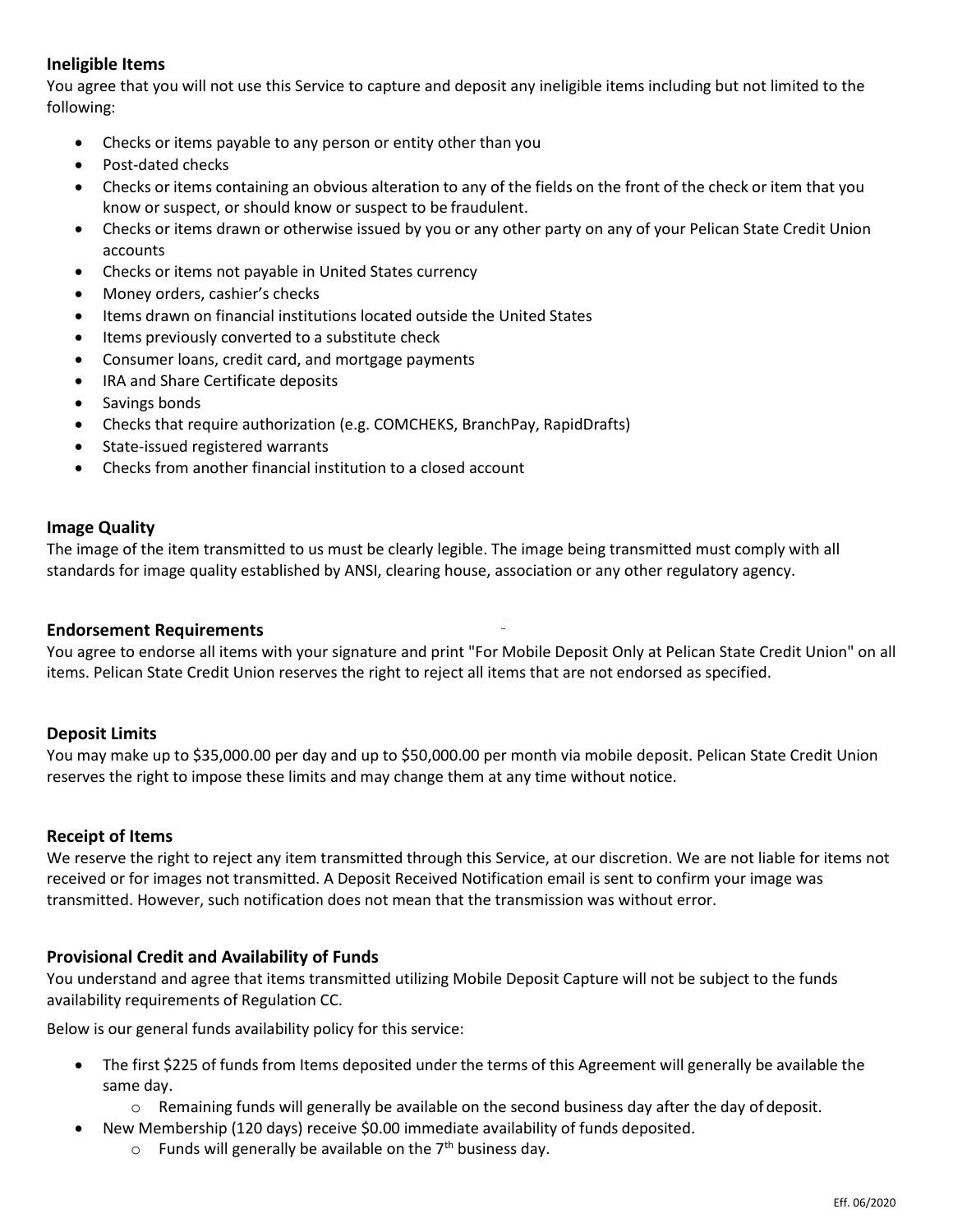Funds may be delayed longer, at our sole discretion, based on factors related to account activity, length of membership, check amount and collectability of the item. We will notify you if we delay your ability to withdraw funds.

Credit given for the item is provisional and subject to final approval of the item.

With respect to each item, you send to Pelican State Credit Union for deposit, you agree to indemnify and reimburse Pelican State Credit Union for and hold Pelican State Credit Union harmless from and against any and all losses, costs, and expenses.

# **Method of Presentment**

The manner in which items are cleared, presented for payment, and collected shall be in Pelican State Credit Union's sole discretion.

# **Retention and Disposal of Items**

You agree to retain each item no fewer than **14 days** after transmission. Promptly after such period expires, you must destroy the original check by first marking it "VOID" and then destroying it by cross-cut shredding or another commercially acceptable means of destruction. After destruction of an original check, the image will be the sole evidence of the original check. You will promptly provide any retained item to Pelican State Credit Union as requested to aid in the clearing and collection process or to resolve claims by third parties with respect to any item.

# **Errors or Discrepancies**

Notify Pelican State Credit Union at 1-800-351-4877 as soon as possible, if you believe your statement is incorrect, or if you need more information about a transaction listed on the statement. We must hear from you no later than 60 days after we sent the FIRST statement on which the problem appeared. If you do not notify us within 60 days from the date your statement was sent, you may not be compensated for any losses.

### **Security Requirements**

To prevent unauthorized usage of the Service, you agree to ensure the security of the personal computer and/or mobile device you own and use to access the Service. By securing these devices, we specifically mean installing operating system patches, antivirus software, firewall and spyware detection as applicable and keeping this security software current, as well as securing the physical device from theft or unauthorized use. Additionally, Pelican State Credit Union may also request additional information from you.

### **Authorized Users**

If you have designated an authorized user on your Account Access, your Authorized User will also have online access to the Mobile Deposit Service. You and your Authorized User(s) are equally responsible for adhering to all items disclosed in this Agreement.

### **Disclaimer of Warranties**

Pelican State Credit Union's representations, warranties, obligations, and liabilities and your rights and remedies, set forth in this Agreement, are exclusive. The software is provided by Pelican State Credit Union and its licensors "as is" and on an "as available" basis. We disclaim all warranties of any kind as to the use of the services, whether express or implied, including but not limited to the implied warranties of merchantability, fitness for a particular purpose. We make no warranty that the services (i) will meet your requirements, (ii) will be uninterrupted, timely, secure, or error free, (iii) that the results that may be obtained from the service will be accurate or reliable, and (iv) that any errors in the services or technology will be corrected.